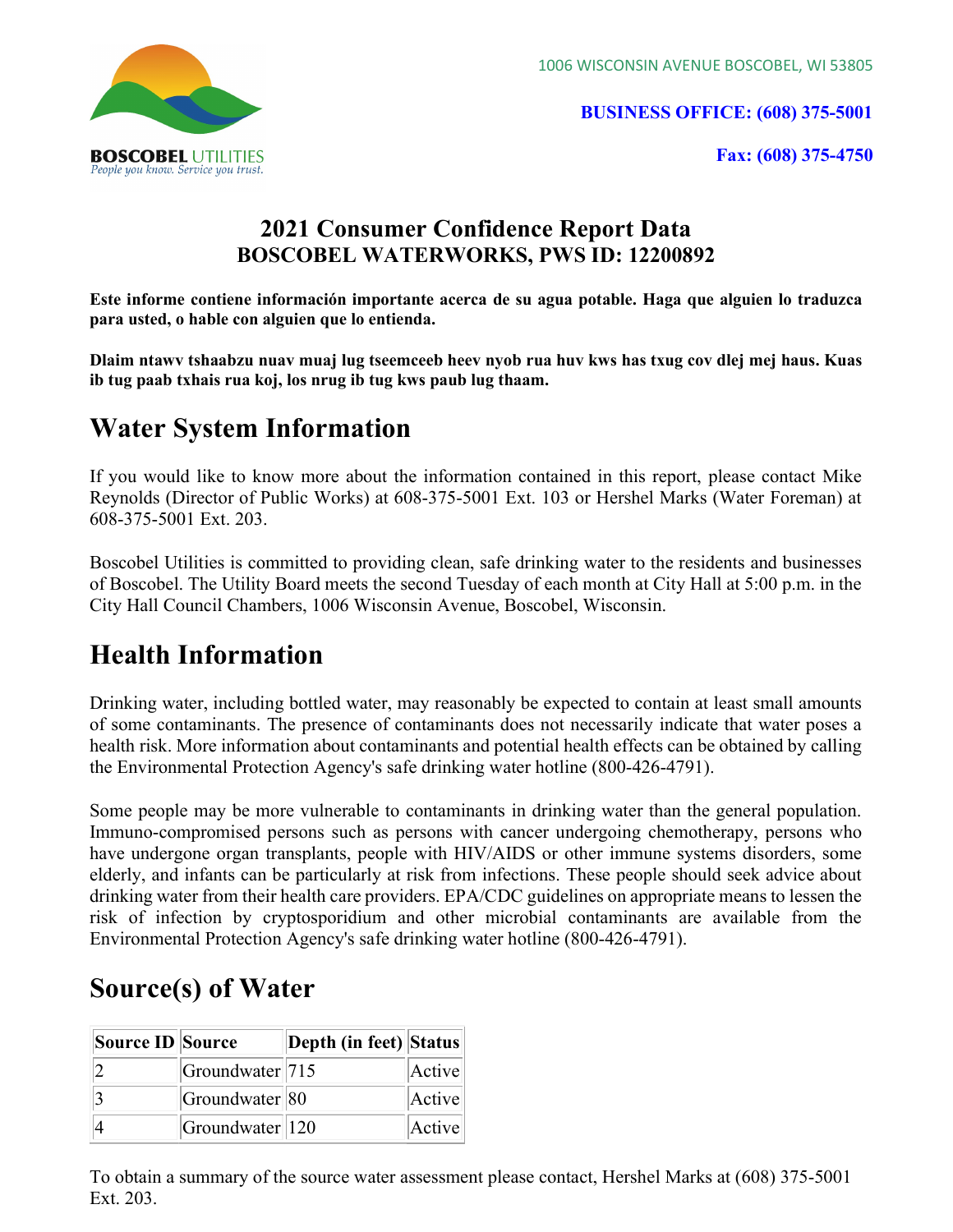# Educational Information

The sources of drinking water, both tap water and bottled water, include rivers, lakes, streams, ponds, reservoirs, springs and wells. As water travels over the surface of the land or through the ground, it dissolves naturally occurring minerals and, in some cases, radioactive material, and can pick up substances resulting from the presence of animals or from human activity.

Contaminants that may be present in source water include:

- Microbial contaminants, such as viruses and bacteria, which may come from sewage treatment plants, septic systems, agricultural livestock operations and wildlife.
- Inorganic contaminants, such as salts and metals, which can be naturally-occurring or result from urban stormwater runoff, industrial or domestic wastewater discharges, oil and gas production, mining or farming.
- Pesticides and herbicides, which may come from a variety of sources such as agriculture, urban stormwater runoff and residential uses.
- Organic chemical contaminants, including synthetic and volatile organic chemicals, which are by-products of industrial processes and petroleum production, and can also come from gas stations, urban stormwater runoff and septic systems.
- Radioactive contaminants, which can be naturally occurring or be the result of oil and gas production and mining activities.

In order to ensure that tap water is safe to drink, EPA prescribes regulations that limit the amount of certain contaminants in water provided by public water systems. FDA regulations establish limits for contaminants in bottled water, which shall provide the same protection for public health.

# Definitions

| <b>Term</b>           | <b>Definition</b>                                                                                                                                                                                                                                                                |
|-----------------------|----------------------------------------------------------------------------------------------------------------------------------------------------------------------------------------------------------------------------------------------------------------------------------|
| AL                    | Action Level: The concentration of a contaminant which, if exceeded, triggers treatment or other<br>requirements which a water system must follow.                                                                                                                               |
| <b>HAL</b>            | Health Advisory Level: The concentration of a contaminant which, if exceeded, poses a health risk<br>and may require a system to post a public notice.                                                                                                                           |
| Level 1<br>Assessment | A Level 1 assessment is a study of the water system to identify potential problems and determine,<br>if possible, why total coliform bacteria have been found in our water system.                                                                                               |
| Level 2<br>Assessment | A Level 2 assessment is a very detailed study of the water system to identify potential problems<br>and determine, if possible, why an E. coli MCL violation has occurred or why total coliform<br>bacteria have been found in our water system, or both, on multiple occasions. |
| <b>MCL</b>            | Maximum Contaminant Level: The highest level of a contaminant that is allowed in drinking<br>water. MCLs are set as close to the MCLGs as feasible using the best available treatment<br>technology.                                                                             |
| <b>MCLG</b>           | Maximum Contaminant Level Goal: The level of a contaminant in drinking water below which<br>there is no known or expected risk to health. MCLGs allow for a margin of safety.                                                                                                    |
| <b>MFL</b>            | million fibers per liter                                                                                                                                                                                                                                                         |
| <b>MRDL</b>           | Maximum residual disinfectant level: The highest level of a disinfectant allowed in drinking water.<br>There is convincing evidence that addition of a disinfectant is necessary for control of microbial<br>contaminants.                                                       |
| <b>MRDLG</b>          | Maximum residual disinfectant level goal: The level of a drinking water disinfectant below which<br>there is no known or expected risk to health. MRDLGs do not reflect the benefits of the use of<br>disinfectants to control microbial contaminants.                           |
| mrem/year             | millirems per year (a measure of radiation absorbed by the body)                                                                                                                                                                                                                 |
| <b>NTU</b>            | Nephelometric Turbidity Units                                                                                                                                                                                                                                                    |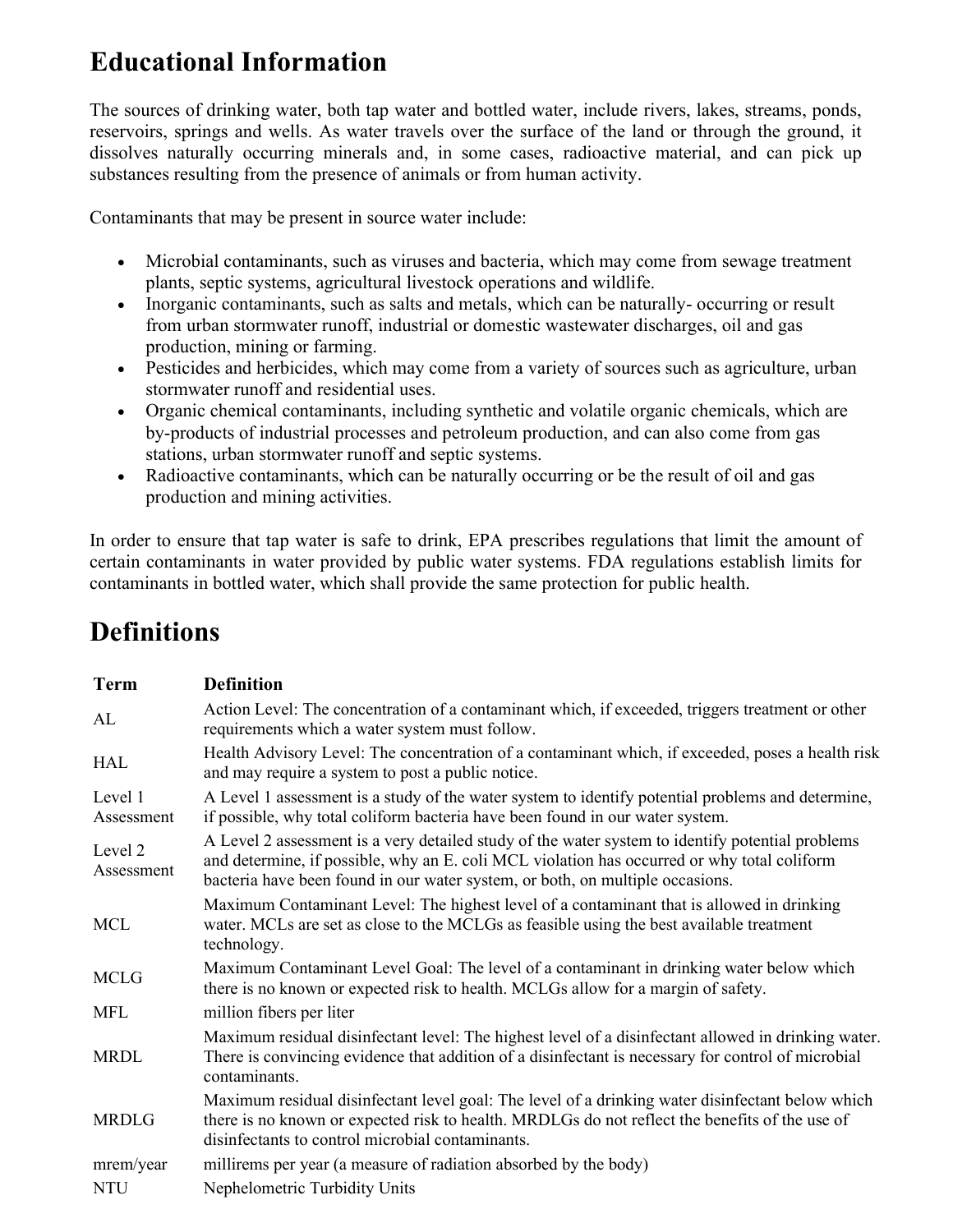| <b>Term</b> | <b>Definition</b>                                                                                                                                                                                            |
|-------------|--------------------------------------------------------------------------------------------------------------------------------------------------------------------------------------------------------------|
| pCi/1       | picocuries per liter (a measure of radioactivity)                                                                                                                                                            |
| ppm         | parts per million, or milligrams per liter (mg/l)                                                                                                                                                            |
| ppb         | parts per billion, or micrograms per liter (ug/l)                                                                                                                                                            |
| ppt         | parts per trillion, or nanograms per liter                                                                                                                                                                   |
| ppq         | parts per quadrillion, or picograms per liter                                                                                                                                                                |
| <b>SMCL</b> | Secondary drinking water standards or Secondary Maximum Contaminant Levels for contaminants<br>that affect taste, odor, or appearance of the drinking water. The SMCLs do not represent health<br>standards. |
| <b>TCR</b>  | Total Coliform Rule                                                                                                                                                                                          |
| <b>TT</b>   | Treatment Technique: A required process intended to reduce the level of a contaminant in drinking<br>water.                                                                                                  |

## Detected Contaminants

Your water was tested for many contaminants last year. We are allowed to monitor for some contaminants less frequently than once a year. The following tables list only those contaminants which were detected in your water. If a contaminant was detected last year, it will appear in the following tables without a sample date. If the contaminant was not monitored last year, but was detected within the last 5 years, it will appear in the tables below along with the sample date.

### Disinfection Byproducts

| Contaminant<br>(units) |        |    | Site MCL MCLG Found |      | Range | <b>Sample Date</b><br>(if prior to<br>2021) | <b>Violation</b> | <b>Typical Source of</b><br>Contaminant      |
|------------------------|--------|----|---------------------|------|-------|---------------------------------------------|------------------|----------------------------------------------|
| $HAA5$ (ppb)           | $D-39$ | 60 | 60                  | 4    | 4     |                                             | No               | By-product of drinking<br>water chlorination |
| TTHM (ppb)             | $D-39$ | 80 |                     | 13.9 | 13.9  |                                             | No               | By-product of drinking<br>water chlorination |

### Inorganic Contaminants

| Contaminant<br>(units)  |                | Site MCL MCLG  | Level<br>Found | Range              | <b>Sample</b><br>Date (if<br>prior to<br>2021) | <b>Violation</b> | <b>Typical Source of</b><br>Contaminant                                                                         |
|-------------------------|----------------|----------------|----------------|--------------------|------------------------------------------------|------------------|-----------------------------------------------------------------------------------------------------------------|
| ARSENIC (ppb)           | 10             | n/a            | $\overline{0}$ | $0 - 0$            | 8/5/2020                                       | N <sub>o</sub>   | Erosion of natural deposits;<br>Runoff from orchards;<br>Runoff from glass and<br>electronics production wastes |
| <b>BARIUM</b> (ppm)     | $\overline{2}$ | $\overline{2}$ | 0.038          | $0.037 -$<br>0.038 | 8/5/2020                                       | N <sub>o</sub>   | Discharge of drilling wastes;<br>Discharge from metal<br>refineries; Erosion of natural<br>deposits             |
| <b>CADMIUM</b><br>(ppb) | 5              | 5              | 0.2            | $0.0 -$<br>0.2     | 8/5/2020                                       | No               | Corrosion of galvanized<br>pipes; Erosion of natural<br>deposits; Discharge from                                |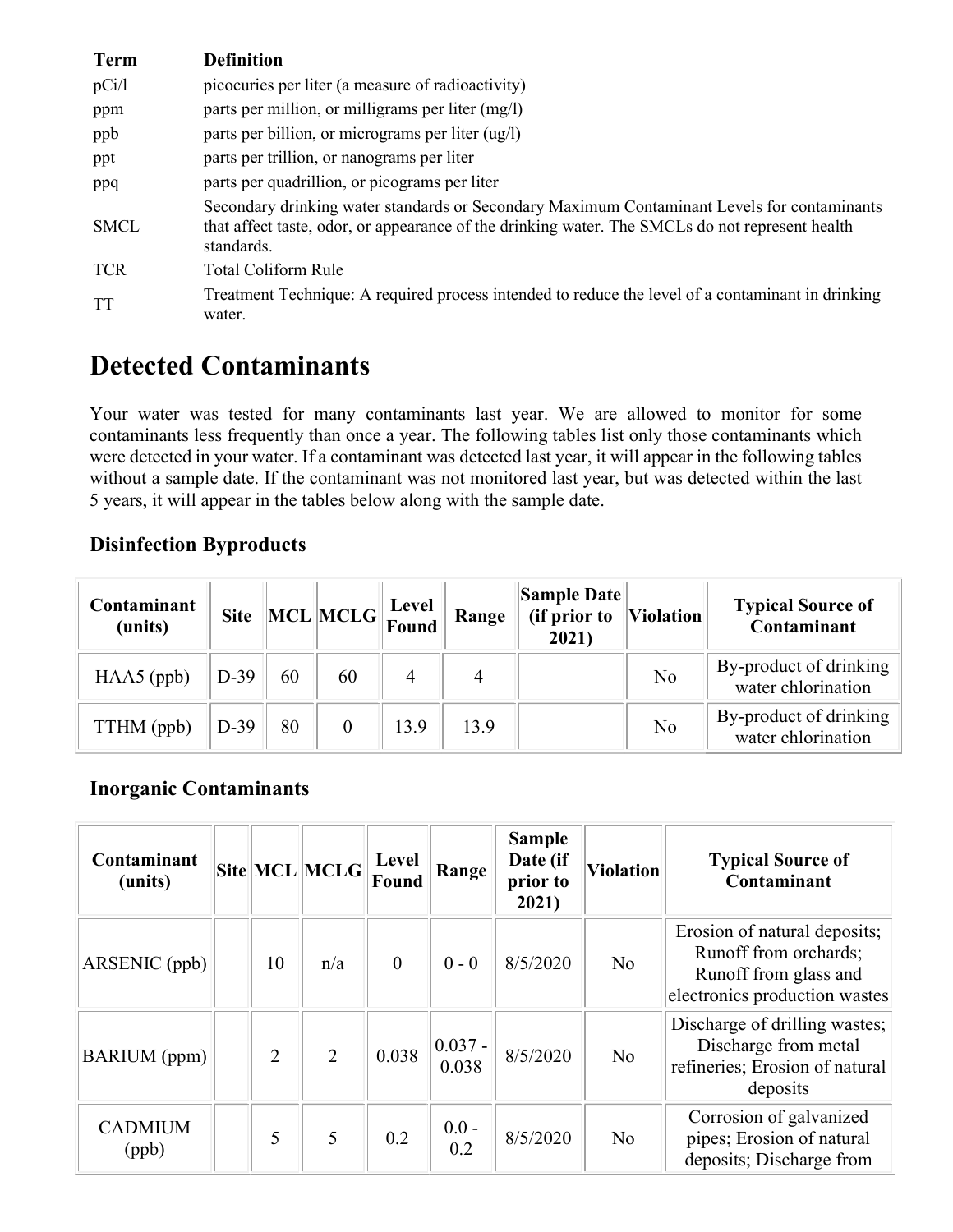| Contaminant<br>(units)      |                | Site MCL MCLG  | Level<br>Found | Range             | <b>Sample</b><br>Date (if<br>prior to<br>2021) | <b>Violation</b> | <b>Typical Source of</b><br>Contaminant                                                                                                                   |
|-----------------------------|----------------|----------------|----------------|-------------------|------------------------------------------------|------------------|-----------------------------------------------------------------------------------------------------------------------------------------------------------|
|                             |                |                |                |                   |                                                |                  | metal refineries; runoff from<br>waste batteries and paints                                                                                               |
| <b>FLUORIDE</b><br>(ppm)    | $\overline{4}$ | $\overline{4}$ | 0.4            | $0.4 -$<br>0.4    | 8/5/2020                                       | No               | Erosion of natural deposits;<br>Water additive which<br>promotes strong teeth;<br>Discharge from fertilizer and<br>aluminum factories                     |
| NICKEL (ppb)                | 100            |                | 0.5800         | 0.5300<br>0.5800  | 8/5/2020                                       | No               | Nickel occurs naturally in<br>soils, ground water and<br>surface waters and is often<br>used in electroplating,<br>stainless steel and alloy<br>products. |
| NITRATE (N03-<br>$N)$ (ppm) | 10             | 10             | 4.10           | $2.50 -$<br>4.10  |                                                | N <sub>o</sub>   | Runoff from fertilizer use;<br>Leaching from septic tanks,<br>sewage; Erosion of natural<br>deposits                                                      |
| <b>SELENIUM</b><br>(ppb)    | 50             | 50             | $\mathbf{1}$   | $1 - 1$           | 8/5/2020                                       | N <sub>o</sub>   | Discharge from petroleum<br>and metal refineries; Erosion<br>of natural deposits;<br>Discharge from mines                                                 |
| SODIUM (ppm)                | n/a            | n/a            | 22.00          | $7.20 -$<br>22.00 | 8/5/2020                                       | No               | n/a                                                                                                                                                       |

| Contaminant<br>(units) | <b>Action</b><br>Level | <b>MCLG</b> | 90th<br>Percentile<br>Level<br>Found | # of<br><b>Results</b>                                          | <b>Sample</b><br>Date (if<br>prior to<br>2021) | <b>Violation</b> | <b>Typical Source of</b><br>Contaminant                                                                            |
|------------------------|------------------------|-------------|--------------------------------------|-----------------------------------------------------------------|------------------------------------------------|------------------|--------------------------------------------------------------------------------------------------------------------|
| COPPER (ppm) $ AL=1.3$ |                        | 1.3         | 0.2100                               | $0$ of $10$<br>results<br>were<br>above the<br>action<br>level. |                                                | N <sub>o</sub>   | Corrosion of household<br>plumbing systems;<br>Erosion of natural<br>deposits; Leaching from<br>wood preservatives |
| $LEAD$ (ppb)           | $AL=15$                | $\theta$    | 3.70                                 | $0$ of $10$<br>results<br>were<br>above the<br>action<br>level. | 8/4/2020                                       | N <sub>o</sub>   | Corrosion of household<br>plumbing systems;<br>Erosion of natural<br>deposits                                      |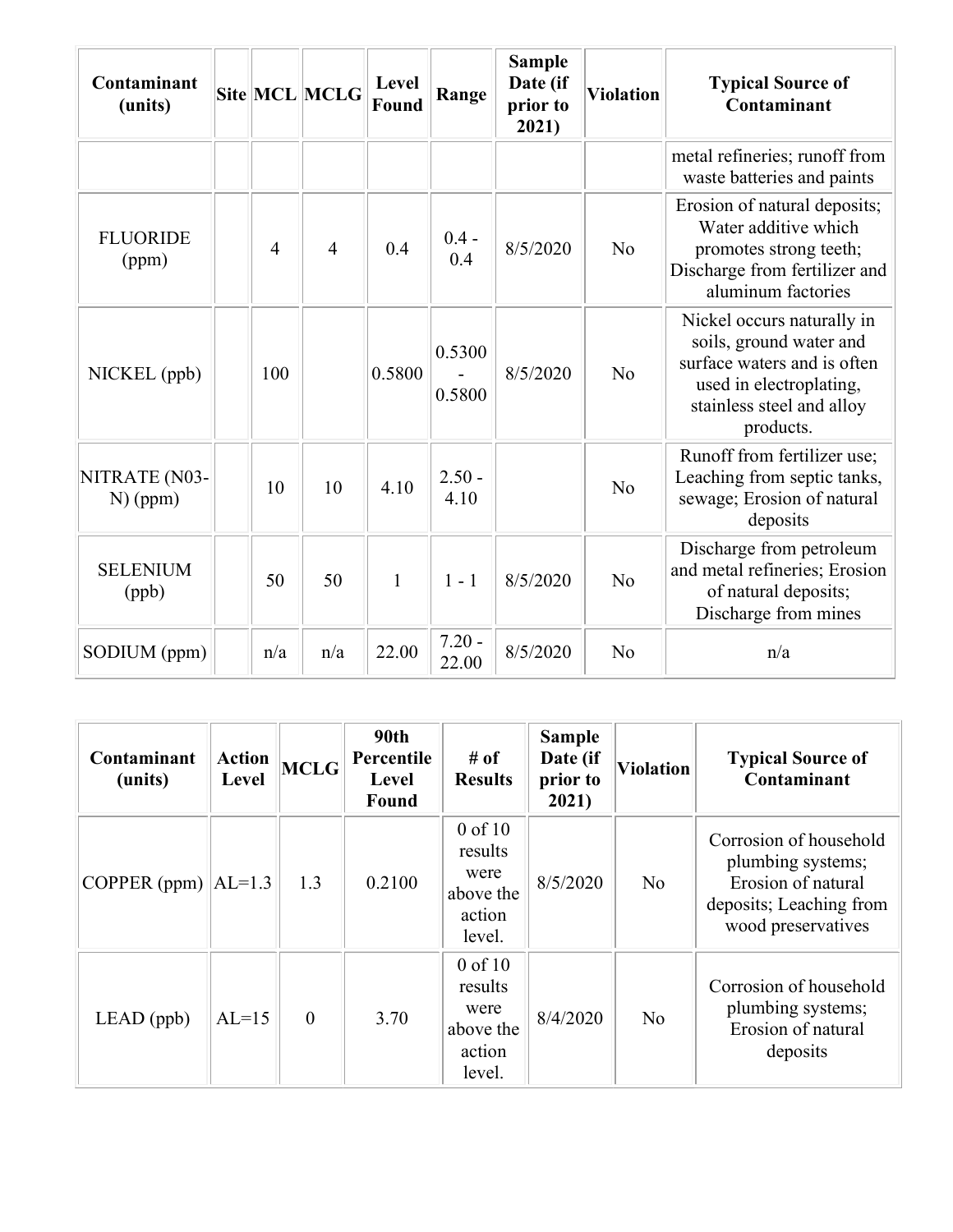#### Radioactive Contaminants

| Contaminant<br>(units)                        |     | Site MCL MCLG  | Level<br>Found | Range          | <b>Sample Date</b><br>(if prior to<br>2021) | <b>Violation</b> | <b>Typical Source</b><br>of Contaminant |
|-----------------------------------------------|-----|----------------|----------------|----------------|---------------------------------------------|------------------|-----------------------------------------|
| <b>GROSS ALPHA,</b><br>EXCL. R & U<br>(pCi/l) | 15  | $\theta$       | 0.4            | $0.3 -$<br>0.4 | 8/13/2020                                   | N <sub>o</sub>   | Erosion of<br>natural deposits          |
| RADIUM, $(226 +$<br>$228)$ (pCi/l)            | 5   | $\overline{0}$ | 0.3            | $0.3 -$<br>0.3 | 8/8/2020                                    | No               | Erosion of<br>natural deposits          |
| <b>GROSS ALPHA,</b><br> NCL. R & U(n/a)       | n/a | n/a            | 0.4            | $0.3 -$<br>0.4 | 8/13/2020                                   | No               | Erosion of<br>natural deposits          |

### Contaminants with a Health Advisory Level or a Secondary Maximum Contaminant Level

The following tables list contaminants which were detected in your water and that have either a Health Advisory Level (HAL) or a Secondary Maximum Contaminant Level (SMCL), or both. There are no violations for detections of contaminants that exceed Health Advisory Levels, Groundwater Standards or Secondary Maximum Contaminant Levels. Secondary Maximum Contaminant Levels are levels that do not present health concerns but may pose aesthetic problems such as objectionable taste, odor, or color. Health Advisory Levels are levels at which concentrations of the contaminant present a health risk.

| Contaminant<br>$l$ (units)         | <b>Site</b> | <b>SMCL</b><br>(ppm) | <b>HAL</b><br>(ppm) | Level<br>Found | Range                       | <b>Sample Date</b><br>(if prior to<br>$ 2021\rangle$ | <b>Typical Source of</b><br>Contaminant                                 |
|------------------------------------|-------------|----------------------|---------------------|----------------|-----------------------------|------------------------------------------------------|-------------------------------------------------------------------------|
| <b>ALUMINUM</b><br>(ppm)           |             | 0.05                 | 0.2                 | $ 0.03\rangle$ | $ 0.00 -$<br>$ 0.03\rangle$ | 8/5/2020                                             | Runoff/leaching from<br>natural deposits                                |
| <b>CHLORIDE</b><br>(ppm)           |             | 250                  |                     | 37.00          | $3.00 -$<br>37.00           | 8/5/2020                                             | Runoff/leaching from<br>natural deposits, road salt,<br>water softeners |
| IRON (ppm)                         |             | $ 0.3\rangle$        |                     | 1.20           | $ 0.00 -$<br>1.20           | 8/5/2020                                             | Runoff/leaching from<br>natural deposits, industrial<br>wastes          |
| <b>MANGANESE</b><br>$\gamma$ (ppm) |             | 0.05                 | 0.3                 | 0.07           | $ 0.02 -$<br> 0.07          | 8/5/2020                                             | Leaching from natural<br>deposits                                       |
| <b>SULFATE</b><br>(ppm)            |             | 250                  |                     | 23.00          | $18.00 -$<br>23.00          | 8/5/2020                                             | Runoff/leaching from<br>natural deposits, industrial<br>wastes          |

## Health effects for any contaminants with MCL violations/Action Level Exceedances/SMCL exceedances/HAL exceedances

#### Contaminant Health Effects

IRON Waters containing iron in quantities above the SMCL are not hazardous to health but may be objectionable for taste, odor, or color.